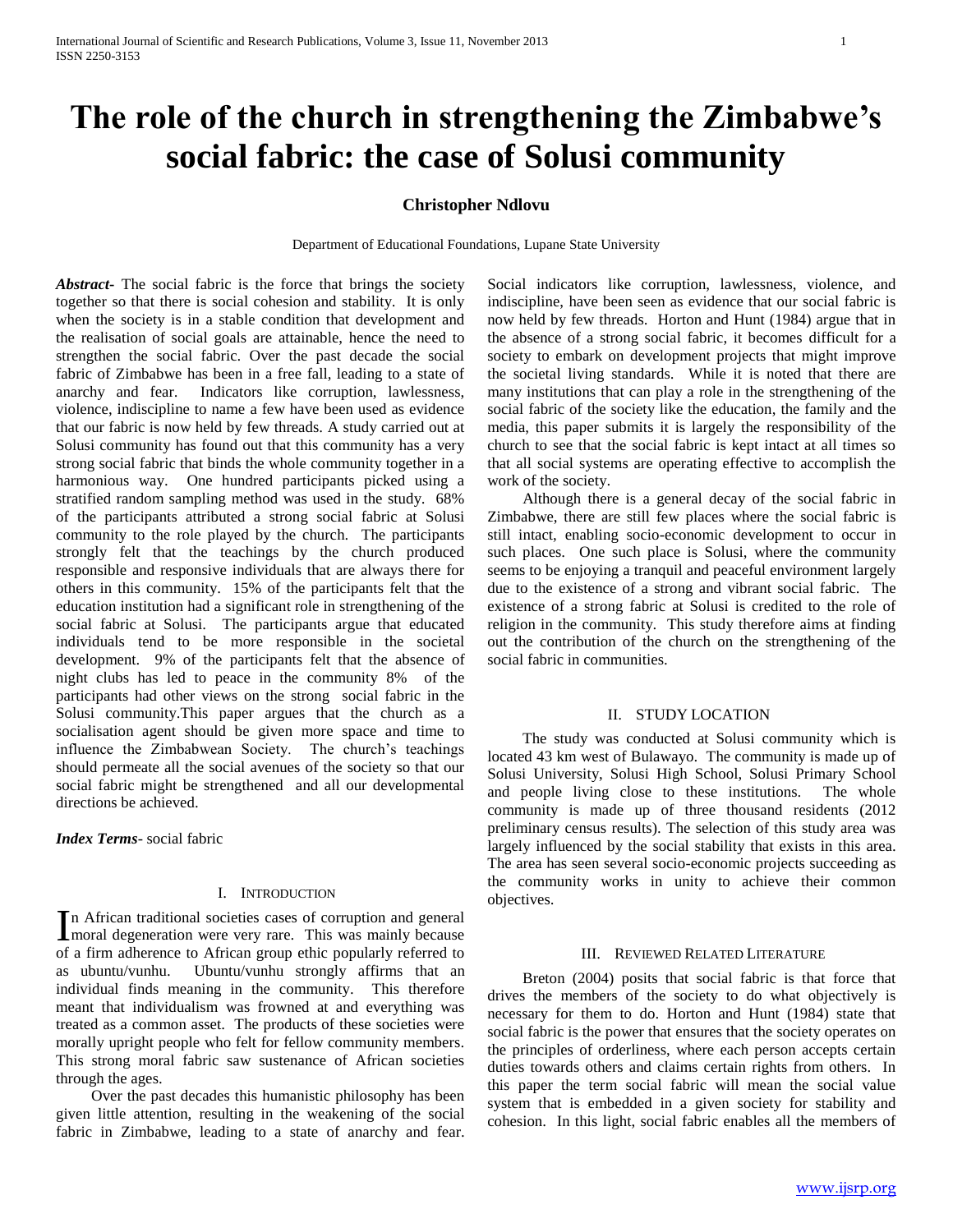the society to identify and share their key values and means of observing them in a systematic way with checks and balances.

The literature consulted confirmed that the church plays a vital role in the strengthening of the social fabric in various societies. Niebuhr (1996) argues that while the core business of the church is to preach the word of God in order to win souls for heaven, this is not done in isolation. The church can only exercise its calling effectively if motivated by the love of a neighbour and the community. Niebuhr (1996) further states that, only by engaging in civic work for the sake of the common good, by faithfulness in all one's social callings and being moral upright is it possible for the church to be true to the example of Christ. From the above it can be seen that it becomes mandatory for the church to teach and inculcate the moral virtues to all its members so that all its objectives are achieved. In doing this the church greatly contributes to the shaping of responsible and responsive citizens who are able to engage in developmental activities for the good of their communities and societies.

 White (1995) argues tht the church by emphasising on the need for hard work for one's sustenance also contributes to the strengthening of the social fabric. "Christians and parents cannot commit a greater sin than to allow their children to have nothing to do. The children soon learn to love idleness, and they grow up shiftless, useless men and women. When they are old enough to earn their living, and find employment, they work in a lazy, droning way, yet expect to be paid as much as if they were faithful (White, 1995, 345). Such individuals tend to be involved in fraud, theft and robbery to earn a living.

 The church places God in all ethics and evaluates all actions and responsibilities from this perspective. The Adventist Handbook of Theology (2000) states that for this reason the church will oppose discrimination in any form emphasising that all human beings are equal before God and should therefore live together in harmony. The church members are further

encouraged to pay taxes, respect all laws and property regulations, participate in civic duties and co-operate with civil authorities in curbing or controlling crime and violence. (White 1975)

 Walsh (1999) argues that in the western world the church is responsible for teaching good moral values to the people making them governable. Although there are high cases of social disharmony in the United States of America, the role of the church has been felt in reinforcing the national norms and values, making the nation governable.

 Havilland (2000) maintains that in countries where the church is given adequate space and time to promote its teachings and beliefs, stability has resulted. Weber (1997) explaining the protestant ethic concept, stressed that France developed and progressed more when it embraced the church's teachings, largely the value of hard work, humility and generosity.

#### IV. METHODOLOGY

 The research followed a mixed method design, making use of structured interviews and questionnaire surveys. A total of one hundred participants were selected using both stratified and random sampling techniques. The community had to be stratified as to capture the following dimensions, racial differences, nationality differences and occupation statuses. To cross-check the validity of the responses of the participants the researcher did some observations on the way of life within the Solusi Community and attended some of the church services to hear some of the teachings that the church promotes to the community.

## V. THE FINDINGS AND DISCUSSIONS



 The findings conducted showed that 68% of the participants attributed the stability of at the Solusi community to the role played by the church, while 15% of the participants felt tht the education institution has a role in bringing up responsive individuals who are always working for the betterment of their communities. Few participants (9%) indicated that the absence of night clubs leads to peace and tranquillity in the community. The

remaining participants (8%) had other views on the strong social fabric in the Solusi community.

 The research used social stability indicators like oneness, respect, responsibility and peace. The presence of these indicators at Solusi community has been attributed to the role of the church. Most participants (80%) indicated that the Solusi community is characterised by the spirit of oneness where members are close to each other and share all their burdens. The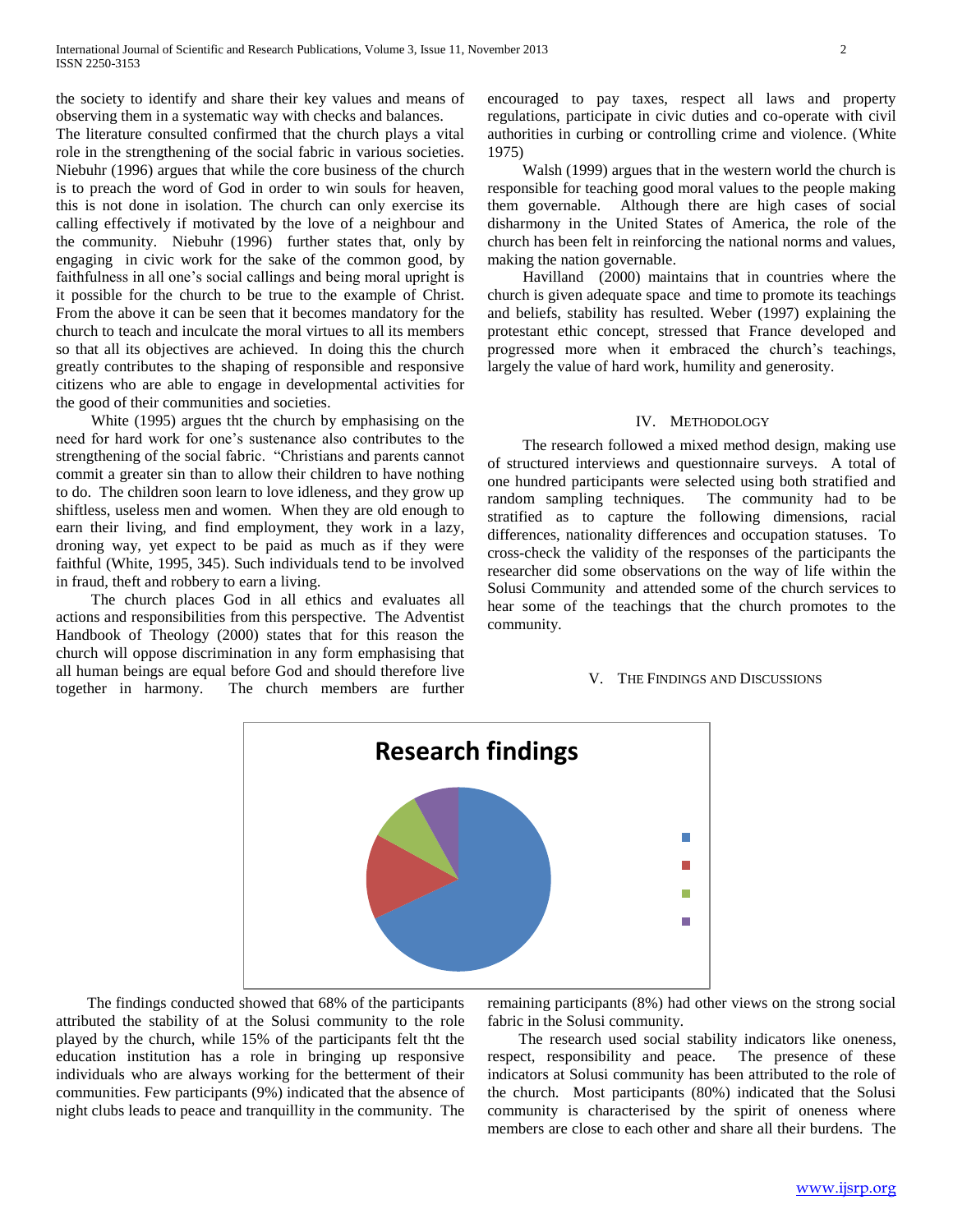spirit of oneness was also observed when moving around the community as people were talking to each other in cordial format. The homes of this community are not locked or protected, the people believe that their oneness is the greatest protection to their property. So it is this social protection that leads to a thieving free community.

 The other common indicator was the respect of one another in the community. A high percentage of participants (75%) indicated that the community greatly cherishes the virtue of respect. The young children in the community still respect all the elderly people derived from the Biblical teaching that mandates the children to respect all the elderly people in their community. (Ephesians 6v 1-2) Respect of the elderly by the children enables the community to practice the concept of communal parenting where all elderly people in the community are enabled and expected to disciple all children in the community. "Sonke singabazali lapha eSolusi" We are all parents here at Solusi. One of the interviewed parents confirmed. This reinforces the point of communal parent concept that is passionately promoted by the church. The Biblical teaching that state that everyone is his/her brother's keeper has kept the community intact. Members of this community are free to counsel and correct each other leading to a stable and corrupt free society. Observations showed that after the main church services members are put into small-study groups where members share views on improving their community, and their own individual lives.

 The majority of the participants ascribed the social coherence to the fear and knowledge of God. The Solusi Community members strongly believe that God is in charge of their lives and as such they are all accountable to Him. It is this knowledge that drives the community members to shun all evil or sinful tendencies. The members also tend to focus on the life to come i.e the heavenly kingdom instead of worrying about the things of this world. A significant number of participants indicated that people should try and balance their views on this live and future life, so that they remain relevant to this world also.

 Observations also revealed that the church has several programmes designed to make all members of the community responsible. Some of these programmes are prison ministries where church members visit the prisons to donate food and other requirements, this activates the spirit of giving and being a responsible citizen. Other programmes with the same objectives are the Women ministries and the Youth ministries.

 The Church's doctrines and teaching material checked by the researcher showed that the community places high value on work and moral development of their members. All community members are encouraged to be involved in different types of vocations so as to be disciplined. The church also places great value in the development of the mental faculties, this is done by exposing the community members to various study areas so that the mind is positively cultivated.

 Most of the participants (70%) credited the family life education that is practiced at Solusi as contributing to the social stability at Solusi. The church upholds the institution of marriage as ordained by God in the Bible (Genesis 2v 18). It was observed that there are many family life seminars conducted at Solusi that help to produce good and stable families that invariable lead to coherent societies. The family life seminars teach among other issues family communication, sex education, budgeting and handling of in-laws. Most of the participants said such seminars and teachings reduce the cases of adultery and fornication which can cause community disintegration. In addition to these seminars there are also family recreational activities that bring the family members together thereby strengthening the family unity, which leads to the community unity.

 Fifteen participants largely lecturers gave the education institution the role of producing a stable society of Solusi. These participants felt that educated individuals tend to be more responsive in their approach to life choosing to spend most of their time on developmental issues instead of focussing on petty and divisive issues. Solusi being largely an educational institution tends to specialise on the training of responsible citizens who act as unifying social agents. Observations taken around the community confirmed that most of the people in this community spend much of their time in their studies, leaving no time for gossip and other social ills that are a characteristic of other communities. 60% of the participants who felt education contributed much to the social stability argued that educated people do not want to be involved in any social ills as this would compromise their high status in the community, so they refrain from all unwholesome activities so as to be noble role models in the community.

 Nine participants mainly from the lower levels of education, thought that the absence of night clubs contributes to the social cohesion of the society. The participants revealed that people tend to do all sorts of social evils because of drunkenness that is influenced by the night clubs. The participants made several comparisons to communities that have high social evils as a result of the presence of the night clubs. The absence of night clubs guarantees sober community members at all times in the community.

 The remaining participants gave varying reasons for the stable community at Solusi. The traditional teachings that are done by the elderly in the community were credited for producing a stable environment. Participants felt that traditional teachings tended to anchor on the church's teachings and valued communal parenting thereby making a stable society. The presence of the police was also mentioned as a factor in the building of a stable community. Although the number of reported cases in the police camp was very insignificant people felt that their presence was a deterring factor worth consideration.

## VI. CONCLUSION

 The study recognises that the role of the church in the larger society has been relegated to irrelevancy hence a high degree of social instability leading to lawlessness, corruption and violence. From the above discussion it can be seen that the church plays a crucial role in the strengthening of the social fabric in the community of Solusi. The church provides the platform for teaching values and norms to the community members. The church meetings give the community members time to interact and share their views on the value systems of the community. The general oneness of the community makes it easy for the moral standards to be maintained as all the members are in